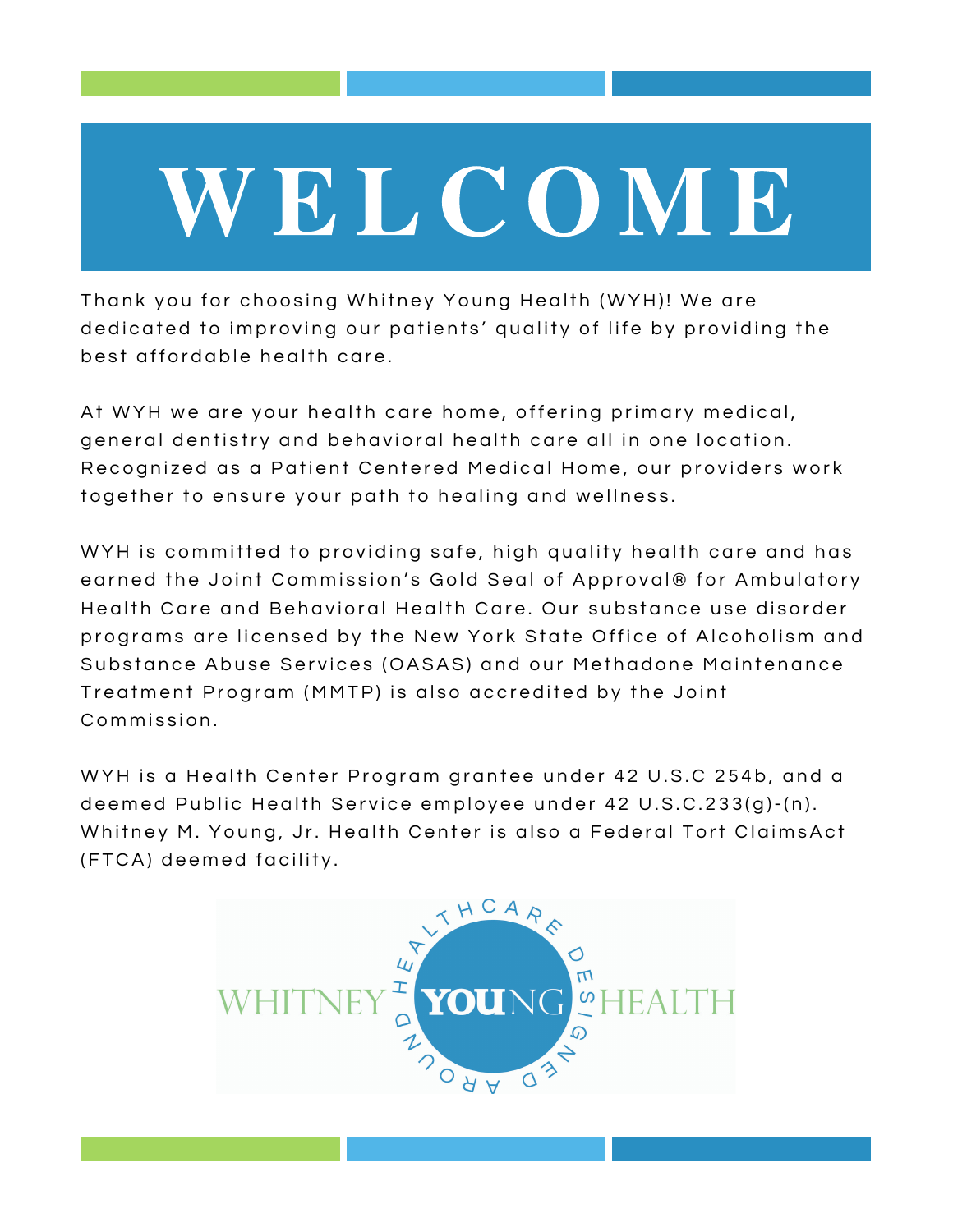### Our Namesake

#### Whitney Moore Young, Jr.

Born in Kentucky on July 31, 1921, Whitney Moore Young, Jr., grew up in a middle-class family in the segregated south. Young graduated from Kentucky State College with plans to attend medical school. At the outbreak of World War II, he joined the army. Experiences with racial conflict in the military inspired him to earn a graduate degree in Social Work and pursue a career in race relations.

Young worked for the Urban League in St. Paul and Omaha before becoming Dean of the Atlanta University School of Social Work. He returned to the National Urban League in 1961 and served as its Executive Director until his untimely death ten years later.

Using the Urban League as a platform, he worked to put an end to segregation and discrimination. He persistently worked within the system to change attitudes, practices and to promote greater cultural sensitivity. In a tumultuous period in American history, he was an effective communicator who succeeded in bridging the gap between African Americans and business leaders.



His goal to gain access for African Americans to good jobs, education, housing, health care, and social services came alive with his use of irony, reason, persuasion, negotiation, and sense of humor. Young firmly believed that full participation of African Americans in the business community would ultimately strengthen the fiber of our society. He showed the business world why it was in its best interest to share power with African Americans.

| 1963 | Mr. Young was one of the principal organizers of the "March on<br>Washington" for jobs and freedom, where 250,000 participants<br>gave vivid testimony of their total committment to the cause of<br>civil rights.                                                                 |
|------|------------------------------------------------------------------------------------------------------------------------------------------------------------------------------------------------------------------------------------------------------------------------------------|
| 1964 | More than 350 black leaders representing national and civil rights<br>organizations convened in Washington, DC, along with the U.S.<br>President, Cabinet Members and Congressmen for a 3-day<br><b>Community Action Assembly organized by Mr. Young.</b>                          |
| 1965 | Mr. Young joined other civil rights leaders for the Selma-to-<br>Montgomery March, which would later be known as "Bloody<br>Sunday". The marchers reached the Capitol 25,000 strong and five<br>months later, President Lyndon B. Johnson signed the Voting Rights<br>Act of 1965. |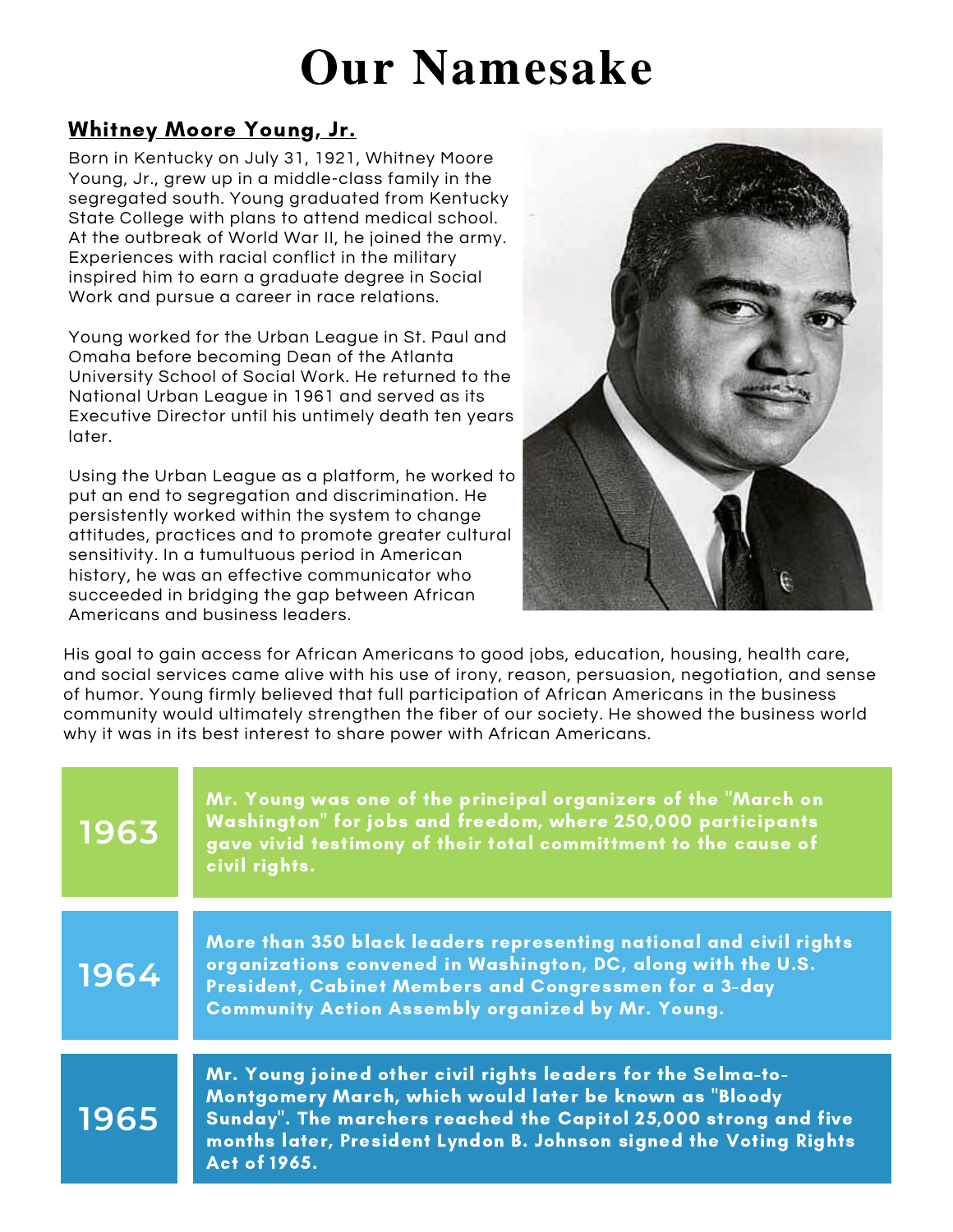## Our Mission & Vision

#### M i s s i o n

Whitney M. Young, Jr. Health Center's mission is to provide access to consistent quality health care without regard to income.

#### Vi s i o n

Our vision is to be a community leader committed to delivering dependable, compassionate, high quality health care that enhances the well-being of our diverse and changing communities. By partnering with our patients, drawing on our expertise and collaborating with other community resources, we will promote and support our patients' efforts to achieve optimalhealth goals.

# Safe & Welcoming Health Care Home

At WYH it is important to provide a safe and healthy environment for our patients, staff and visitors. We encourage a respectful, welcoming environment where everyone feels comfortable engaging in care. Disruptive behavior, including acts of violence, offensive language and verbal threats, is never acceptable and will not be tolerated. Individuals demonstrating this behavior may be removed from the premises, and may no longer be eligible to receive services at WYH.

If you have a concern, problem or complaint that has not been resolved through our staff please contact our Patient Engagement Specialist at 518-465-4771 ext. 5057 or email patientexperience@wmy.org.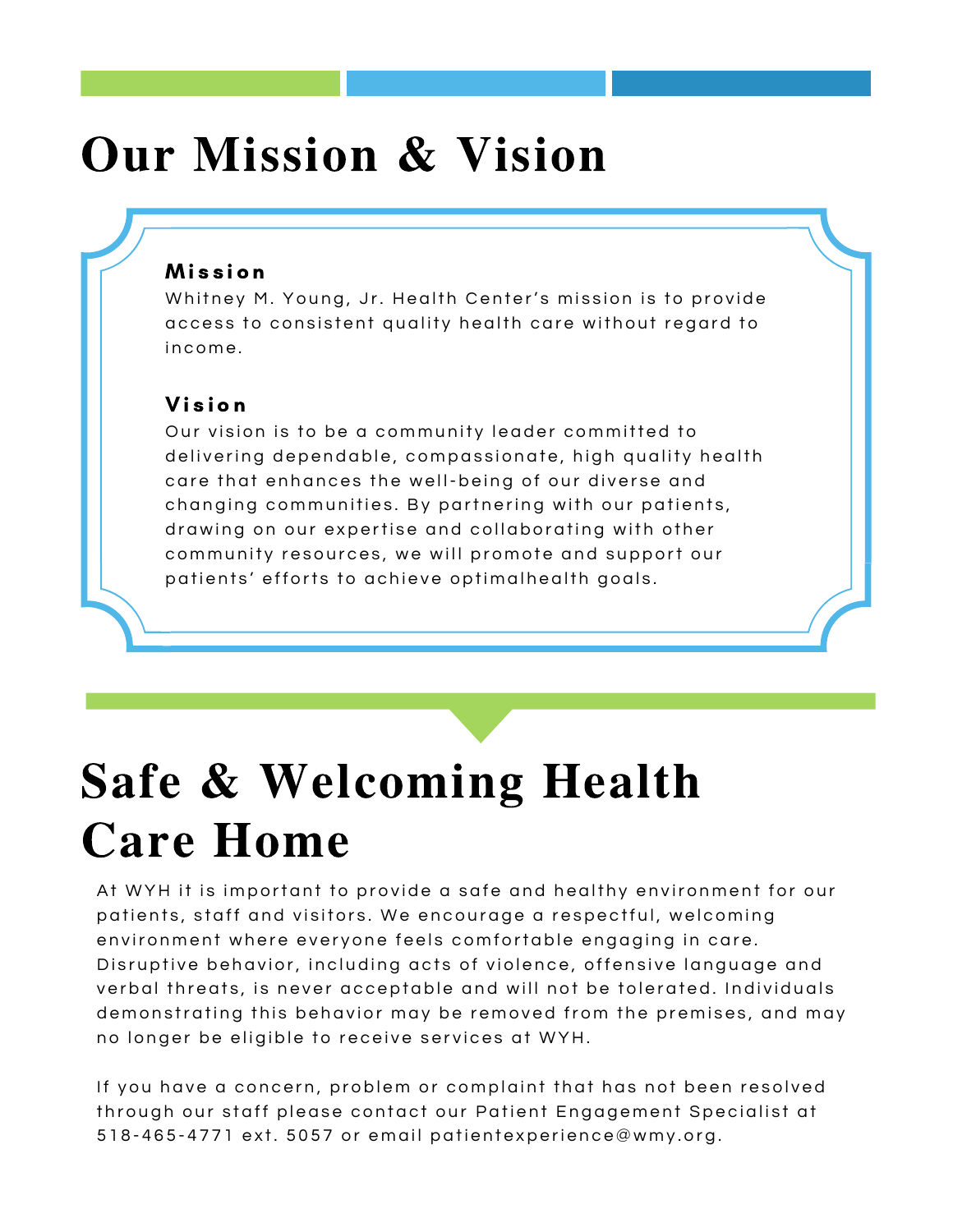### Health Center Locations

Albany Health Center 920 Lark Drive Albany, NY 5 1 8 - 4 6 5 - 4 7 7 1

Troy Health Center  $849$  2nd Avenue Troy, NY 5 1 8 - 8 3 3 - 6 9 0 0

Watervliet Health Center 1804 2nd Avenue Watervliet, NY 5 1 8 - 8 3 3 - 6 9 0 0

Albany Dental Clinic

900 Lark Drive Albany, NY 5 1 8 - 4 6 5 - 6 3 3 0

Harry & Jeannette Weinberg Treatment Center 10 Dewitt Street Albany, NY 5 1 8 - 4 6 3 - 3 8 8 2

#### Hours of Operation

Check our website www.wmyhealth.org/contact-us or call for the most current schedule.

#### Mobile Health Unit (Whitney on Wheels)

Check our website www.wmyhealth.org/services/whitney-wheels for current service locations.

#### Emergencies

- For any emergency that is life threatening; chest pains, shortness of breath, uncontrolled bleeding, CALL 911 or GO TO AND EMERGENCY ROOM IMMEDIATELY.
- WYH has phone coverage 24 hours a day, 7 days a week, including holidays at 518-465- 4771 or 518-833-6900.
- Call us within 48 hours of an emergency room visit or admission to the hospital to coordinate follow up care.

#### Holiday Closings

New Year's Day (January 1) Dr. Martin Luther King, Jr.'s Birthday (January) Presidents' Day (February) Memorial Day (May) Independence Day (July) Labor Day (September) Thanksgiving Day and the day after Thanksgiving (November) Christmas Day

#### Weather Closings

In case of severe weather conditions, WYH will announce closings and delays by 6:00am through the School Closing Network and in the following places:

- Website www.wmyhealth.org
- Facebook https://www.facebook.com/WhitneyYoungHealthCenter
- Instagram https://www.instagram.com/whitneyyounghealth/
- Twitter https://twitter.com/WhitneyYoungHC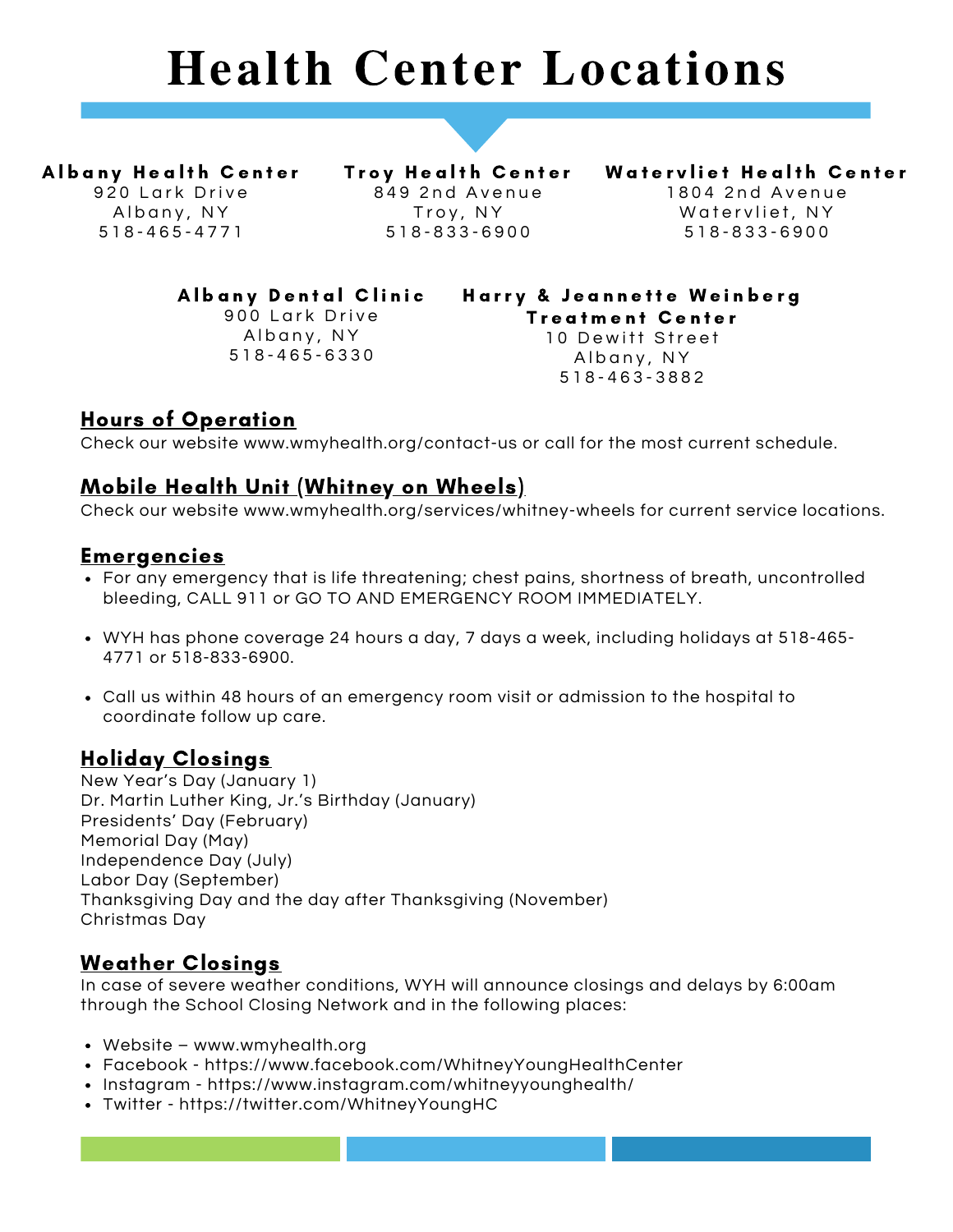### Prepare For Your Appointment

#### Before Your Appointment

- Call to schedule your appointment (518-465-4771 or 518-833-6900) as far in advance as possible.
- Notify staff if your require translation services.
- If you are unable to attend your appointment, call to cancel or reschedule at least 24 hours before the appointment. Please note that repeated failure to show or cancel a scheduled appointment may result in termination of care by our health center.\*
- Arrive at least 15 minutes early to allow time for the registration process. If you are a new patient, arrive 30 minutes early to complete paperwork.
- Payment is due at the time of service and will be collected during registration. NOTE: WYH offers a sliding fee discount program for qualified individuals to help with payment, deductibles and co-pays. To apply for the program, bring proof of income to your appointment and ask for more information at registration.
- Bring your insurance card to your appointment. If you do not have insurance, ask to speak with an enrollment specialist.
- Bring all your medications or a complete list of your medications.
- Write down any questions you have about your health.
- Provide supervision for children visiting the health center with you.

#### \*No Show Policv

We ask that every effort be made to keep your scheduled appointment. No show appointments are defined as patients who fail to attend their scheduled appointments or do not call to cancel or reschedule their appointment with adequate notice. When this happens that time slot is wasted, when it could be offered to another patient waiting to be seen.

Cancellations must be made at least 24 hours before your scheduled appointment. Based on organizational discretion, repeated no shows may result in termination of care.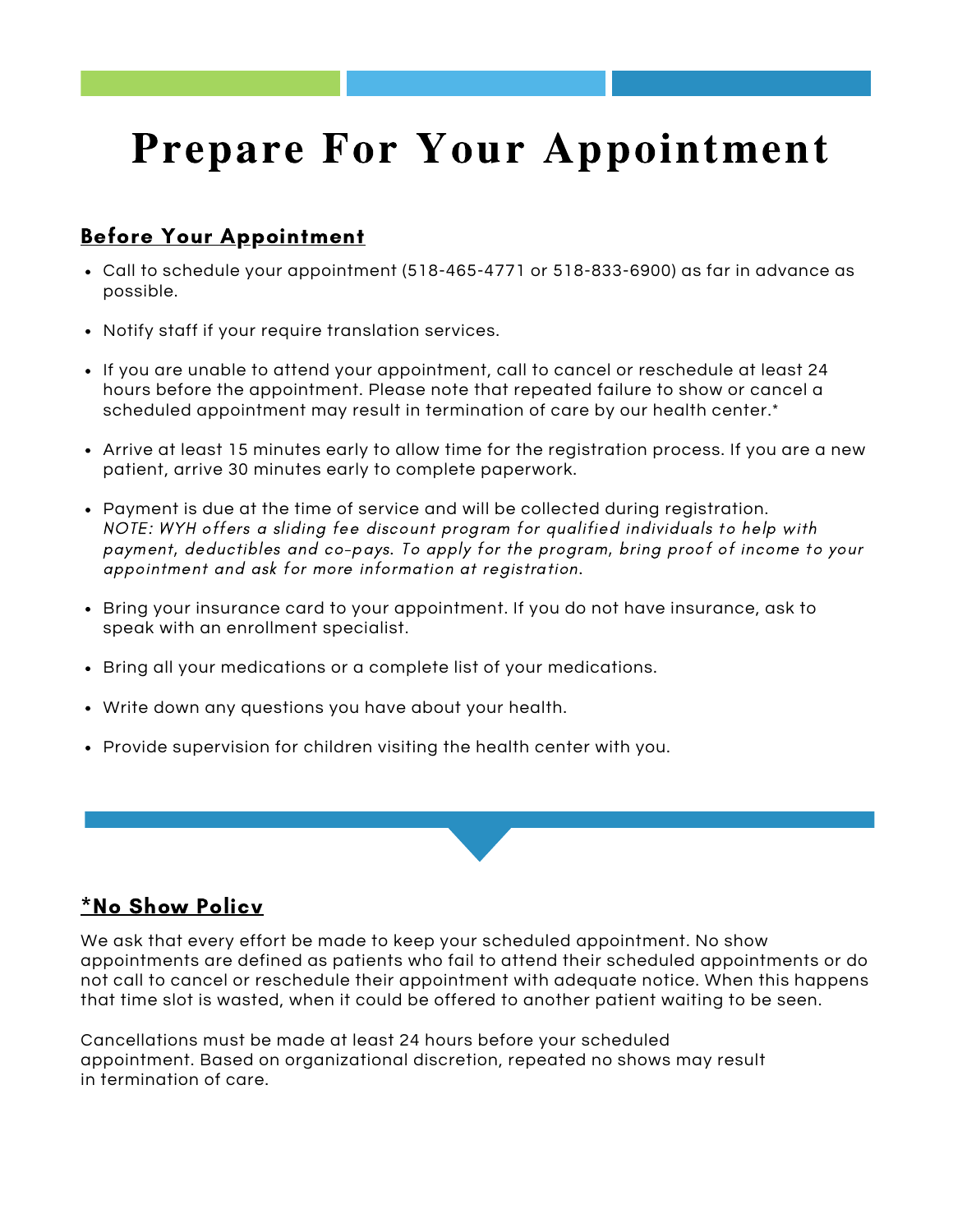#### During Your Appointment

- Notify staff if you have symptoms that may be contagious to others.
- If you are waiting more than 15 minutes past your appointment time, please notify the front desk.
- Provide your current address, telephone number, and email address to access your records through the Patient Portal.
- Provide complete and accurate medical information to your provider including current complaints, past illnesses, hospitalizations, medications and other matters relating to your health.
- Ask questions about your conditions, treatments, procedures and diagnostic test results to fully understand your care.
- Ask questions if you do not understand your treatment plan.

#### After Your Appointment

- Visit the Patient Portal (www.wmyhealth.org and click on Patient Portal) to view test results and more.
- Schedule follow up appointments recommended by your provider.
- Follow the treatment plan prescribed by your provider.
- Immediately report any concerns you have about your visit to the Practice Manager.
- Be aware that billing for lab tests are generated by the processing lab, not WYH.
- If you have questions about your bill contact the Billing Office at 518-465-4771
- We value your feedback and may conduct patient satisfaction surveys to evaluation your experience at WYH.

#### Between Appointments

- Allow your provider 7 BUSINESS DAYS to complete all forms.
- For prescription refills, allow your provider 3 BUSINESS DAYS.
- If you receive your prescriptions from the College Parkside Pharmacy (located at the Albany Health Center), please call 518-427-0102, and they will contact your provider for a new prescription if needed.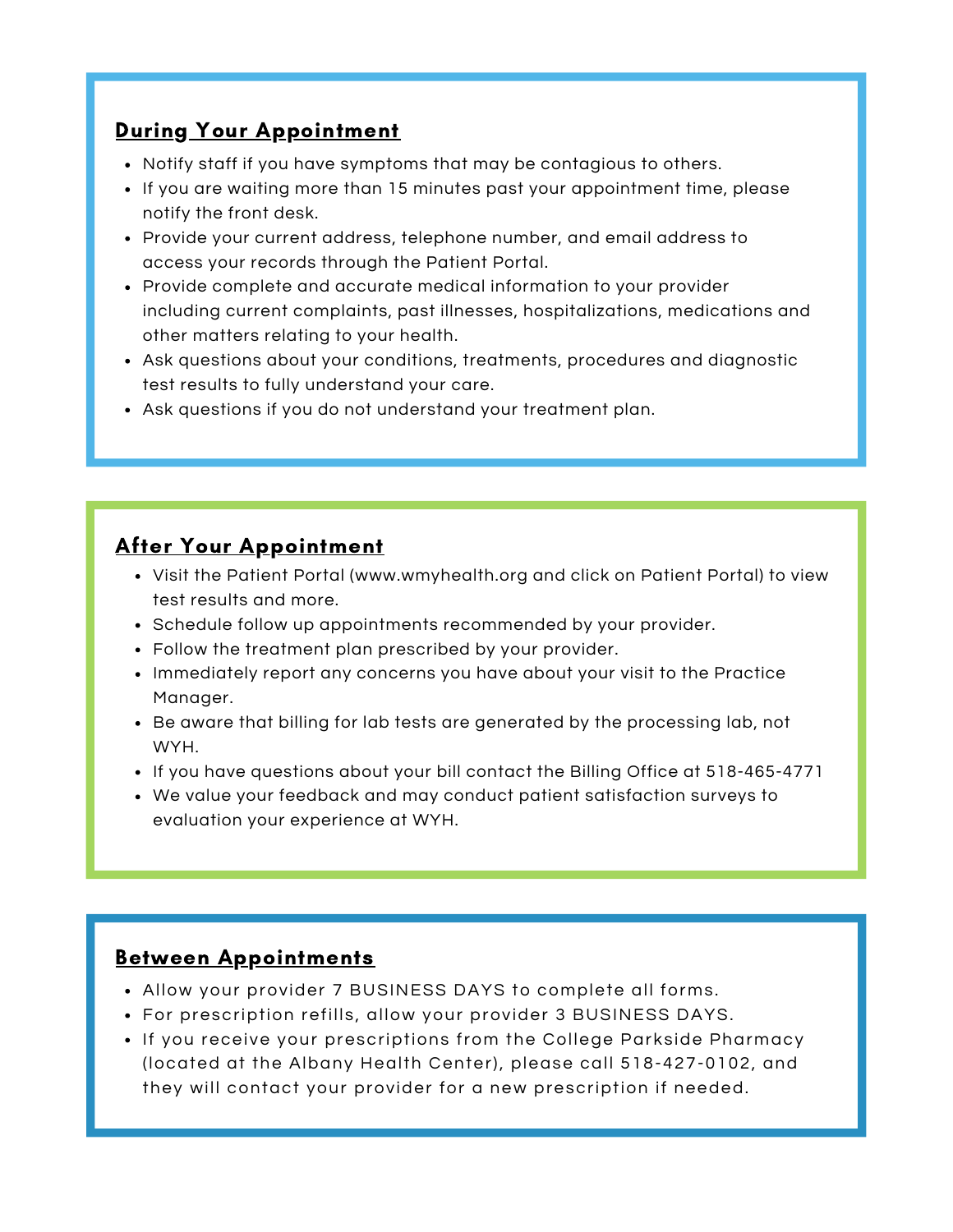### Programs & Services

#### Primary Care Services

Adult and Family Medicine General Dentistry Mobile Health Unit (Whitney on Wheels) School-Based Health Women's Health including Obstetrics

#### Other Services

Care Coordination Services Chronic Disease Education College Parkside Pharmacy Facilitated Enrollment for the Uninsured LabCorp Laboratory Services Legal Clinic Translation Services/Language Line WIC (Women, Infants & Children) - Health & Nutrition Program

#### **Specialty Services**

HIV/AIDS/Hep C Medicine and Medical Case Management Immigration and Refugee Medicine Mental Health (Psychiatry and Therapy) Oph thal mology/Optometry Podiatry Substance Use Disorder Services Travel Health

#### Patient Portal

All adult patients are encouraged to register for the Patient Portal, a secure site that allows you to communicate with your provider and access parts of your health record. To enroll you will need to provide an email address. If you are interested in signing up for the portal, ask for more information at registration.

- View and keep track of appointments
- View lab results
- Request prescription refills
- View health record
- Send messages to clinical staff
- Receive email reminders
- View and print billing statements
- Update contact information
- View and request referrals